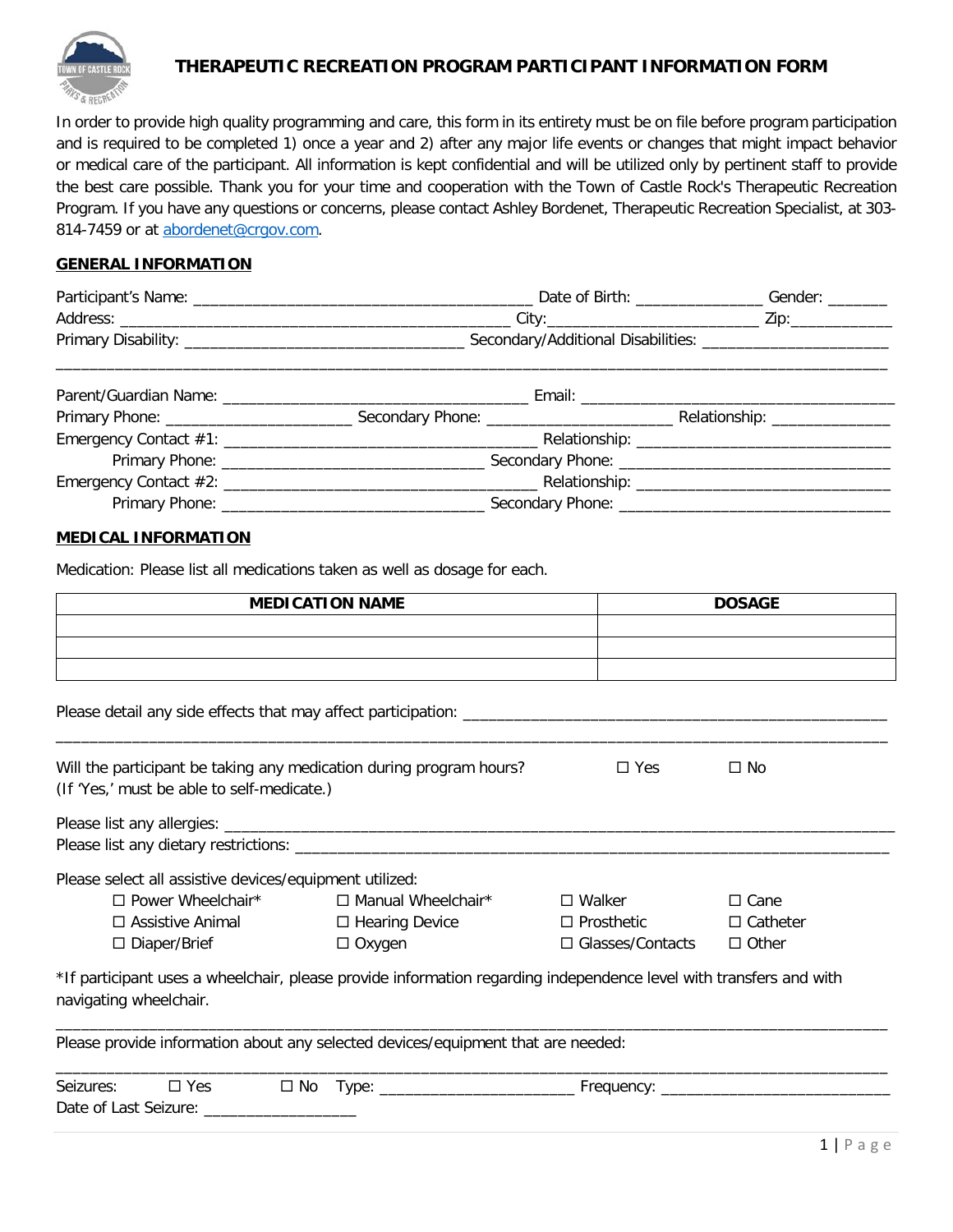

# **THERAPEUTIC RECREATION PROGRAM PARTICIPANT INFORMATION FORM**

| o & BECHEL                                                                                                                                                                                                                             |
|----------------------------------------------------------------------------------------------------------------------------------------------------------------------------------------------------------------------------------------|
| Known signs and/or causes: __________<br>Does participant have a Seizure Care Plan?<br>$\square$ Yes<br>$\square$ No<br>(If 'Yes,' please submit a copy.)                                                                              |
| Please select any that apply, and describe below:<br>$\Box$ Anxiety<br>$\Box$ Asthma<br>$\Box$ Depression<br>□ Atlanto-Axial Instability<br>$\square$ Diabetes<br>□ Immune System Condition<br>$\Box$ Heart Condition<br>$\Box$ Other  |
| Any additional information regarding MEDICAL INFORMATION:                                                                                                                                                                              |
| <b>BEHAVIORAL INFORMATION</b>                                                                                                                                                                                                          |
| What are good techniques for encouraging appropriate behavior, participation, involvement, etc.?                                                                                                                                       |
| Does participant engage in any maladaptive behaviors (physical aggression, elopement, verbal aggression, inappropriate<br>conversations, etc.)?<br>$\square$ Yes<br>$\square$ No<br>Please describe in detail what this may look like. |
| If 'Yes,' what are behavioral techniques that the participant responds to?                                                                                                                                                             |
| Does the participant have any phobias/fears?<br>$\Box$ Yes<br>$\Box$ No                                                                                                                                                                |
| Does participant become overstimulated in certain environments?<br>$\Box$ Yes<br>$\Box$ No<br>If 'Yes,' please describe factors (sounds, lights, textures, etc.) and techniques to help re-stabilize.                                  |
| Any additional information regarding BEHAVIOR:                                                                                                                                                                                         |
| <b>COMMUNICATION INFORMATION</b>                                                                                                                                                                                                       |
|                                                                                                                                                                                                                                        |
|                                                                                                                                                                                                                                        |
| Does participant communicate via Sign Language?<br>$\square$ Yes<br>$\Box$ No                                                                                                                                                          |
| Does participant utilize a communication device?<br>$\square$ Yes<br>$\square$ No<br>If 'Yes,' please describe device, ability level, and level of assistance needed.                                                                  |
|                                                                                                                                                                                                                                        |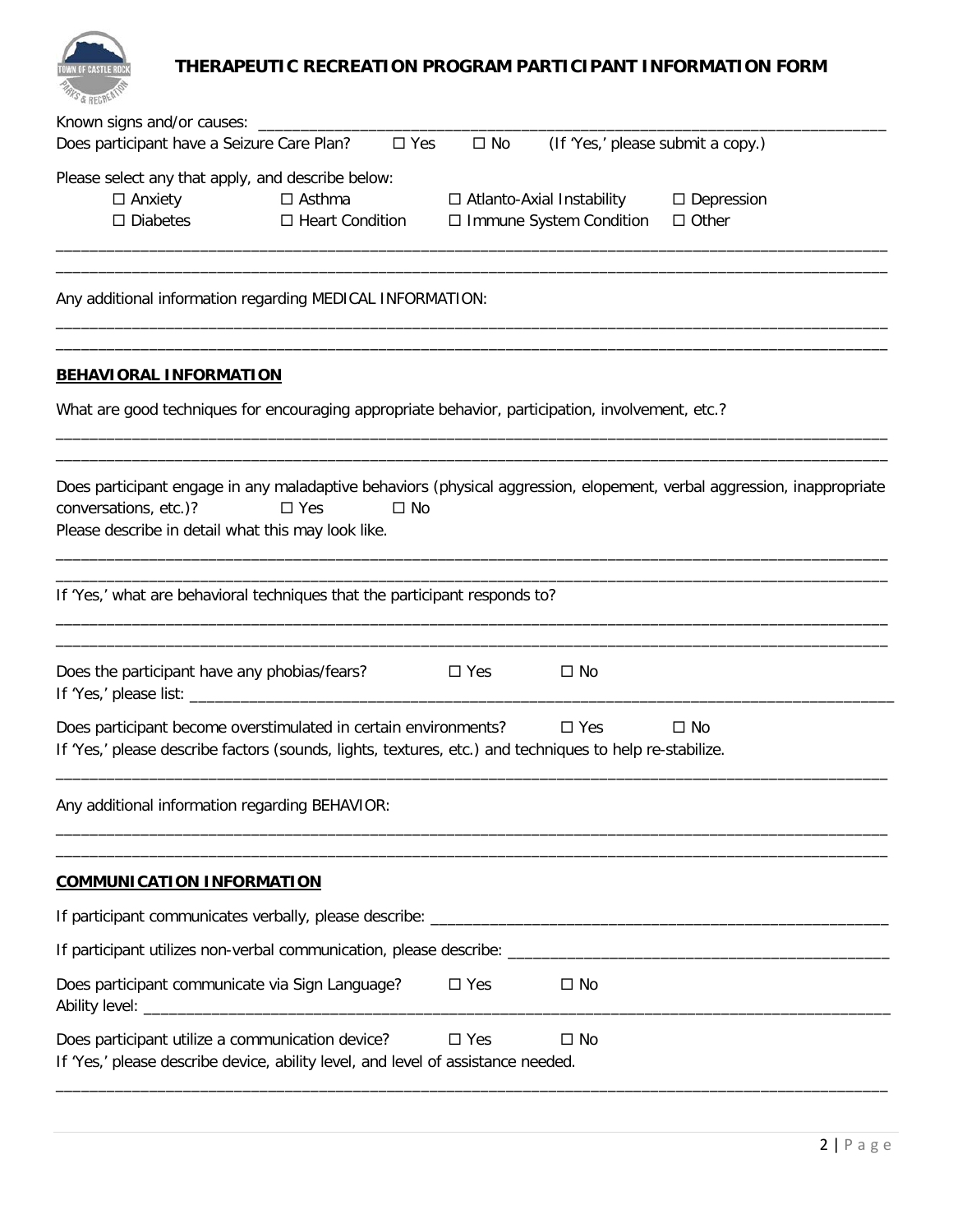

#### **THERAPEUTIC RECREATION PROGRAM PARTICIPANT INFORMATION FORM**

\_\_\_\_\_\_\_\_\_\_\_\_\_\_\_\_\_\_\_\_\_\_\_\_\_\_\_\_\_\_\_\_\_\_\_\_\_\_\_\_\_\_\_\_\_\_\_\_\_\_\_\_\_\_\_\_\_\_\_\_\_\_\_\_\_\_\_\_\_\_\_\_\_\_\_\_\_\_\_\_\_\_\_\_\_\_\_\_\_\_\_\_\_\_\_\_\_\_  $\overline{\phantom{a}}$  , and the set of the set of the set of the set of the set of the set of the set of the set of the set of the set of the set of the set of the set of the set of the set of the set of the set of the set of the s

\_\_\_\_\_\_\_\_\_\_\_\_\_\_\_\_\_\_\_\_\_\_\_\_\_\_\_\_\_\_\_\_\_\_\_\_\_\_\_\_\_\_\_\_\_\_\_\_\_\_\_\_\_\_\_\_\_\_\_\_\_\_\_\_\_\_\_\_\_\_\_\_\_\_\_\_\_\_\_\_\_\_\_\_\_\_\_\_\_\_\_\_\_\_\_\_\_\_ \_\_\_\_\_\_\_\_\_\_\_\_\_\_\_\_\_\_\_\_\_\_\_\_\_\_\_\_\_\_\_\_\_\_\_\_\_\_\_\_\_\_\_\_\_\_\_\_\_\_\_\_\_\_\_\_\_\_\_\_\_\_\_\_\_\_\_\_\_\_\_\_\_\_\_\_\_\_\_\_\_\_\_\_\_\_\_\_\_\_\_\_\_\_\_\_\_\_

\_\_\_\_\_\_\_\_\_\_\_\_\_\_\_\_\_\_\_\_\_\_\_\_\_\_\_\_\_\_\_\_\_\_\_\_\_\_\_\_\_\_\_\_\_\_\_\_\_\_\_\_\_\_\_\_\_\_\_\_\_\_\_\_\_\_\_\_\_\_\_\_\_\_\_\_\_\_\_\_\_\_\_\_\_\_\_\_\_\_\_\_\_\_\_\_\_\_

\_\_\_\_\_\_\_\_\_\_\_\_\_\_\_\_\_\_\_\_\_\_\_\_\_\_\_\_\_\_\_\_\_\_\_\_\_\_\_\_\_\_\_\_\_\_\_\_\_\_\_\_\_\_\_\_\_\_\_\_\_\_\_\_\_\_\_\_\_\_\_\_\_\_\_\_\_\_\_\_\_\_\_\_\_\_\_\_\_\_\_\_\_\_\_\_\_\_

Any additional information regarding COMMUNICATION:

#### **LEISURE INFORMATION**

Please list any recreation/leisure activities that the participant enjoys:

Please list any recreation/leisure activities that the participant dislikes:

Please list any activities that the participant should not participate in (due to medical recommendation or restriction):

Please select at least two areas that could be identified as goals for the participant:

- $\Box$  Improving Appropriate Social Interaction
- □ Increasing Self-esteem/Confidence
- □ Increasing Independence or Leadership
- Increasing Leisure/Recreation Skills or Involvement
- □ Increasing Leisure Knowledge
- □ Improving/Maintaining Healthy Lifestyle
- $\square$  Stimulating Cognitive Skills
- □ Maintaining/Teaching Appropriate Emotional Regulation

Other: \_\_\_\_\_\_\_\_\_\_\_\_\_\_\_\_\_\_\_\_\_\_\_\_\_\_\_\_\_\_\_\_\_\_\_\_\_\_\_\_\_\_\_\_\_\_\_\_\_\_\_\_\_\_\_\_\_\_\_\_\_\_\_\_\_\_\_\_\_\_\_\_\_\_\_\_\_\_\_\_\_\_\_\_

Return to: **abordenet@crgov.com** OR OR drop off/by mail to: Attn: Ashley Bordenet Castle Rock Recreation Center 2301 Woodlands Blvd. Castle Rock, CO 80104